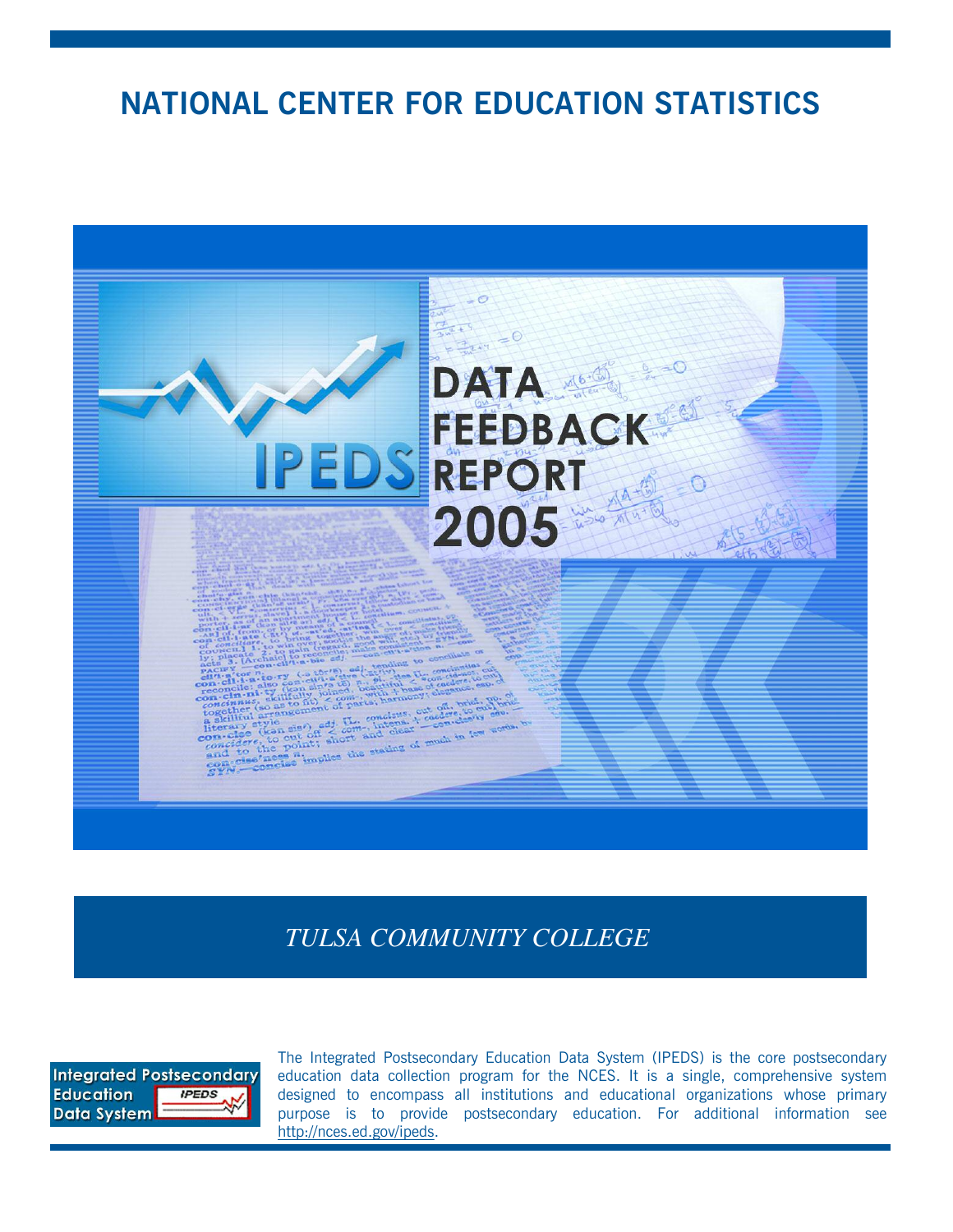#### September 02, 2005

Dear Institutional Executive:

The National Center for Education Statistics is pleased to provide you with the second annual IPEDS Data Feedback Report, which is customized for your institution. This report includes data, provided in 2004-05 through the Integrated Postsecondary Education Data System, for your institution and a comparison group of institutions. This year, you had the opportunity to select your own comparison group or, if you did not submit your own group, IPEDS identified a comparison group for you.

IPEDS continually makes improvements to the data collection, the analysis tools, and the Data Feedback Reports based on suggestions from users. We encourage you to continue to help us improve IPEDS and these reports by sending your comments to datafeedback@ed.gov.

Thank you for all of your efforts throughout the data collection process. Without your support and the high quality data that you provide, these reports would not be possible.

Best regards,

Susan G. Broyles

Susan G. Broyles IPEDS Program Director

### **What Is The Purpose Of This Report?**

The IPEDS Data Feedback Report is intended to provide institutions a context for examining the data they submitted to the Integrated Postsecondary Education Data System (IPEDS). Our goal is to produce a report that is useful to institutional executives and that may help improve the quality and comparability of IPEDS data.

# **What Is In This Report?**

The figures provided in this report are those suggested by the IPEDS Technical Review Panel. They were developed to provide selected indicators and data elements for your institution and a comparison group of institutions. The figures are based on data collected during the 2004–05 IPEDS collection cycle and are the most recent data available. Additional information about these indicators is provided in the Methodological Notes at the end of the report. Following the figures is a list of the institutions in your comparison group and the criteria used for their selection. Please refer to "Comparison Group" in the Methodological Notes for more information.

## **What Is IPEDS?**

The Integrated Postsecondary Education Data System (IPEDS) is a system of survey components that collects data from all institutions in the United States and other jurisdictions, such

as Puerto Rico, whose primary purpose is to provide postsecondary education. IPEDS collects institution-level data on students (enrollment and graduation rates), student charges, program completions, faculty, staff, and finances. Each year nearly 6,700 postsecondary institutions provide information to the U.S. Department of Education through IPEDS. These data are used at the federal and state level for policy analysis and development; at the institutional level for benchmarking and peer analysis; and by students and parents, through College Opportunities On-Line (IPEDS COOL at http://nces.ed.gov/ipeds/cool/), to aid in the college search process. For more information about IPEDS, see http://nces.ed.gov/ipeds.

# **Would You Like To Do More Analysis Of Your IPEDS Data?**

The information in this report can be produced for a different comparison group using the IPEDS Executive Peer Tool (ExPT) at http://nces.ed.gov/ipedspas/expt. If you would like to make comparisons on a wider range of IPEDS variables, the more comprehensive IPEDS Peer Analysis System (PAS) is available at http://nces.ed.gov/ipedspas. In both systems, you may select your own comparison group by institution name or by using selected variables. Through the ExPT, you may also print additional copies of this report.

### **SELECTED FIGURES**

These figures are based on 2004–05 IPEDS data submitted by your institution, TULSA COMMUNITY COLLEGE, and the comparison group listed later in this report.

## **TULSA COMMUNITY COLLEGE**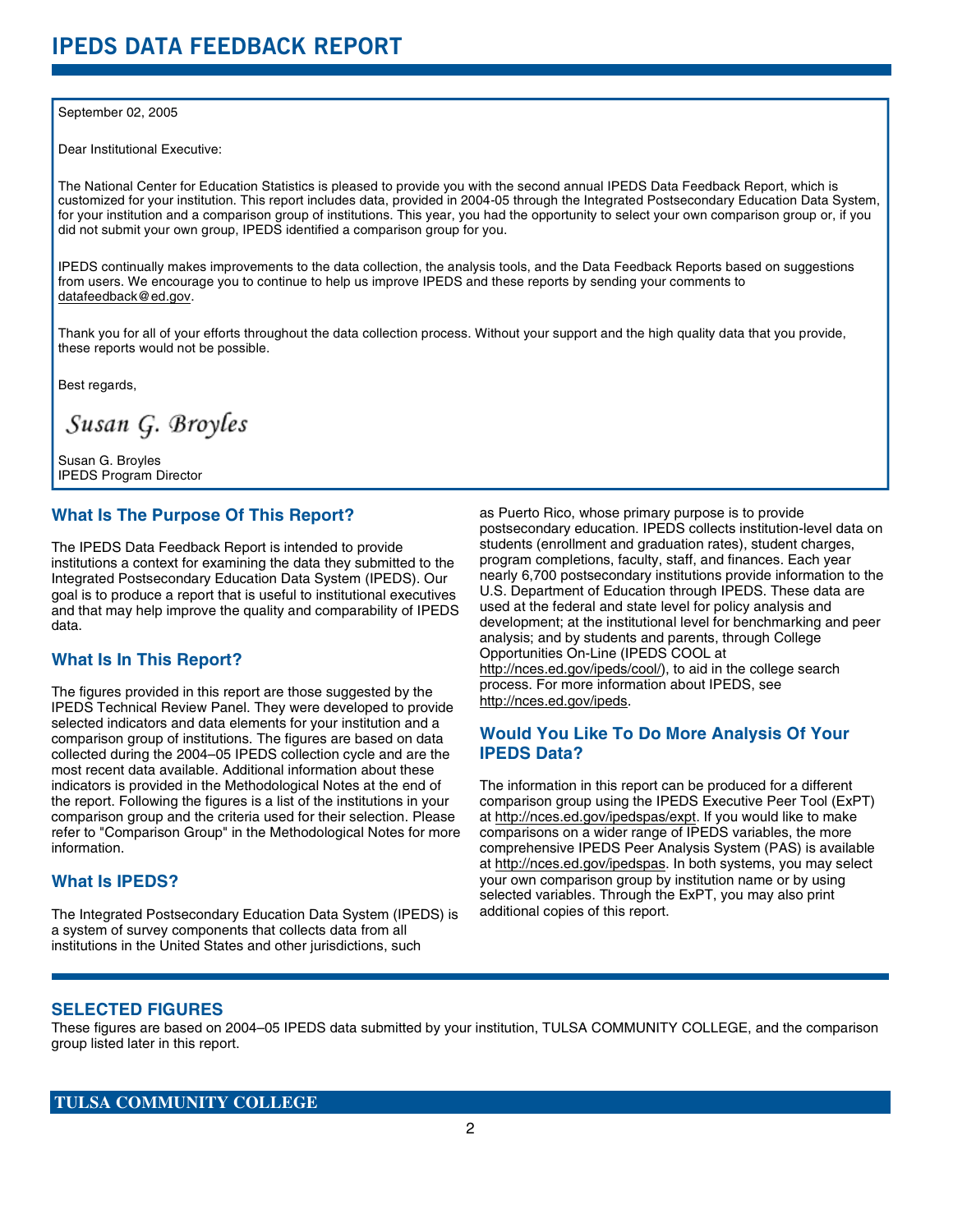

**Figure 1. Unduplicated 12-month headcount, total FTE enrollment (academic year 2003–04), and full- and part-time fall enrollment (Fall 2004)**

**Figure 2. Percent of all students enrolled, by race/ethnicity: Fall 2004**



NOTE: For details on calculating full-time equivalent (FTE) enrollment, see "Calculating FTE" in the Methodological Notes at the end of this report. Headcounts, FTE, and full- and part-time fall enrollment include both undergraduate and NOTE: Median values for the comparison may not add to 100 percent. See "Use of Median Values for Comparison Group" for how median values are determined. SOURCE: U.S. Department of Education, National Center for Education Statistics, Integrated Postsecondary Education Data System (IPEDS): Spring 2005.

postbaccalaureate students, when applicable. SOURCE: U.S. Department of Education, National Center for Education Statistics, Integrated Postsecondary Education Data System (IPEDS): Spring 2005.





SOURCE: U.S. Department of Education, National Center for Education Statistics, Integrated Postsecondary Education Data System (IPEDS): Fall 2004.

#### **Figure 4. Percent of full-time, first-time, degree/certificate-seeking undergraduate students receiving financial aid, by type of aid: 2003–04**



NOTE: For details on how students are counted for financial aid reporting, see "Student Counts for Financial Aid Reporting" in the Methodological Notes at the end of this report.

SOURCE: U.S. Department of Education, National Center for Education Statistics, Integrated Postsecondary Education Data System (IPEDS): Spring 2005.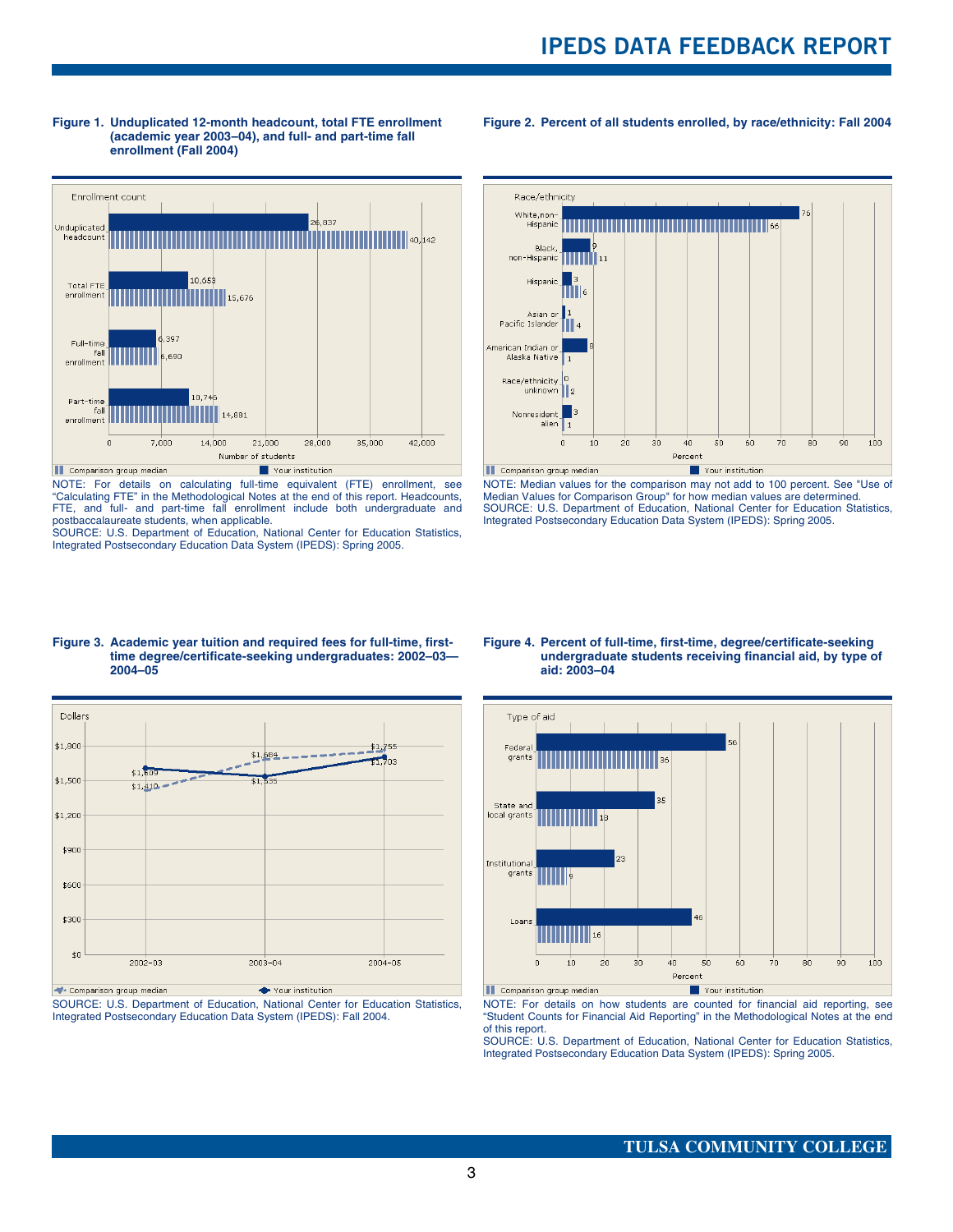# **IPEDS DATA FEEDBACK REPORT**

**Figure 5. Types and average amounts of financial aid received by full-time, first-time, degree/certificate-seeking undergraduates: 2003–04**



NOTE: Average grant (or loan) values were calculated by dividing the total grants (or loans) awarded by the total number of recipients.

SOURCE: U.S. Department of Education, National Center for Education Statistics, Integrated Postsecondary Education Data System (IPEDS): Spring 2005.





NOTE: Total entering students include all students coming to the institution for the first time. For 4-year schools, retention rates are reported for students seeking a bachelor's degree only. For more information see "Retention Rates" in the Methodological Notes at the end of this report.

SOURCE: U.S. Department of Education, National Center for Education Statistics, Integrated Postsecondary Education Data System (IPEDS): Spring 2005.

#### **Figure 7. Graduation rates of full-time, first-time degree/certificateseeking undergraduates by race/ethnicity: 2001 cohort**



NOTE: The graduation rates are the Student Right-to-Know (SRK) rates. For more information see the Methodological Notes at the end of the report.

SOURCE: U.S. Department of Education, National Center for Education Statistics, Integrated Postsecondary Education Data System (IPEDS): Spring 2005

#### **Figure 8. Number of degrees awarded, by level: Academic year 2003–04**



SOURCE: U.S. Department of Education, National Center for Education Statistics, Integrated Postsecondary Education Data System (IPEDS): Fall 2004.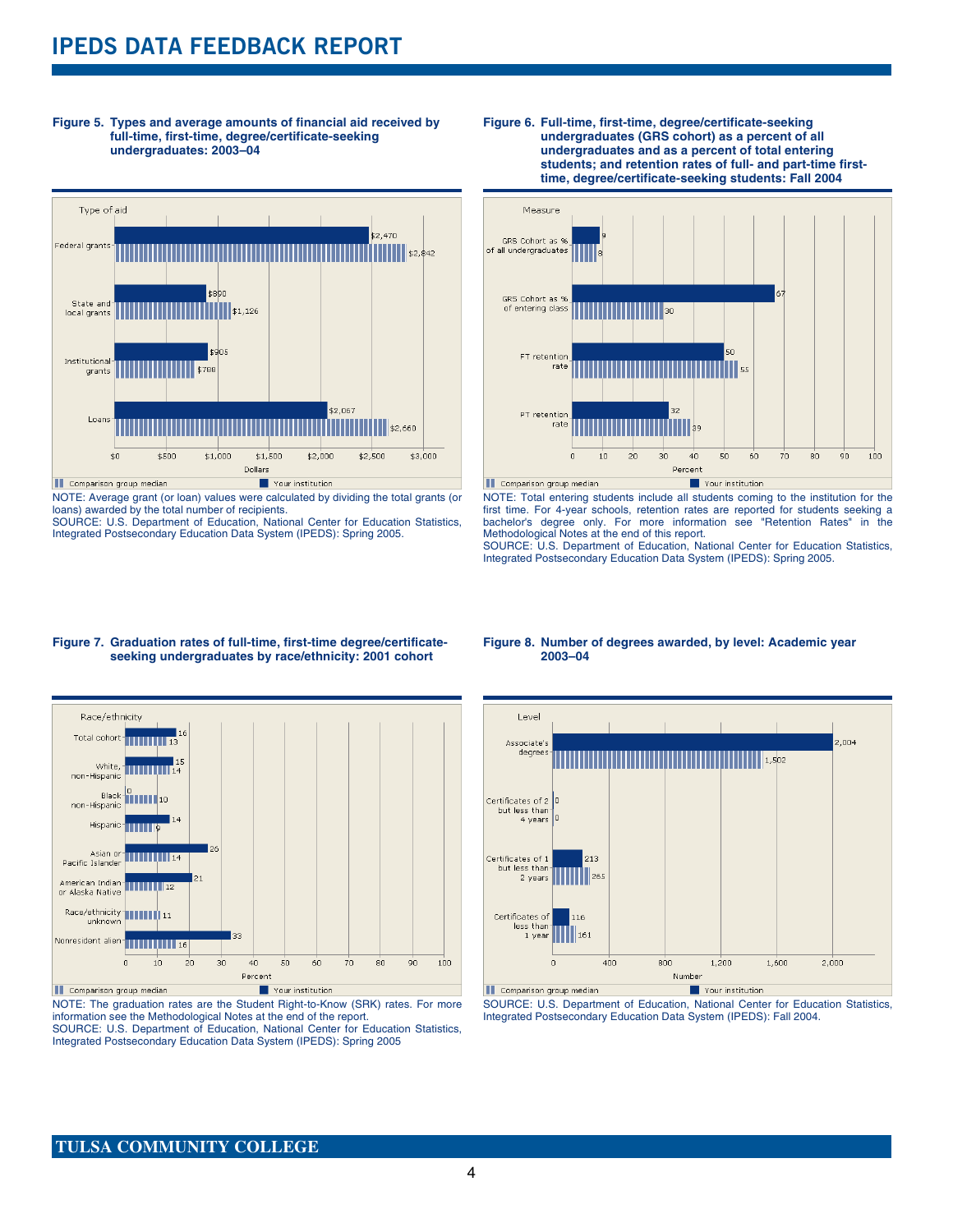**Figure 9. Core revenues per FTE student, by source: Fiscal year 2004**

#### **Figure 10. Core expenses per FTE student, by function: Fiscal year 2004**



NOTE: Revenues per full-time equivalent (FTE) enrollment, particularly tuition and fees and appropriations, may be inflated because finance data include all core revenues while FTE reflects credit activity only. For details on calculating FTE enrollment and a detailed definition of core revenues see the Methodological Notes. SOURCE: U.S. Department of Education, National Center for Education Statistics, Integrated Postsecondary Education Data System (IPEDS): Spring 2005.



NOTE: Expenses per full-time equivalent (FTE) enrollment, particularly instruction, may be inflated because finance data include all core expenses while FTE reflects credit activity only. For details on calculating FTE enrollment and a detailed definition of core expenses see the Methodological Notes.

SOURCE: U.S. Department of Education, National Center for Education Statistics, Integrated Postsecondary Education Data System (IPEDS): Spring 2005.

#### **Figure 11. Percent of FTE professional staff by assigned position: Fall 2004**



NOTE: Median values for the comparison may not add to 100 percent. See "Use of Median Values for Comparison Group" for how median values are determined. Graduate assistants are not included in this figure.

SOURCE: U.S. Department of Education, National Center for Education Statistics, Integrated Postsecondary Education Data System (IPEDS): Winter 2004–05.

#### **Figure 12. Average salaries of full-time instructional faculty equated to 9-month contracts, by academic ranks: Academic year 2004–05**



NOTE: Average full-time instructional faculty salaries for 11/12-month contracts were adjusted to 9-month average salaries by multiplying the 11/12-month salary by .8182. Salaries based on less-than 9-month contracts are not included. Medical school faculty salaries are not included. Not enough values in the comparison group to calculate a median.

SOURCE: U.S. Department of Education, National Center for Education Statistics. Integrated Postsecondary Education Data System (IPEDS): Winter 2004–05.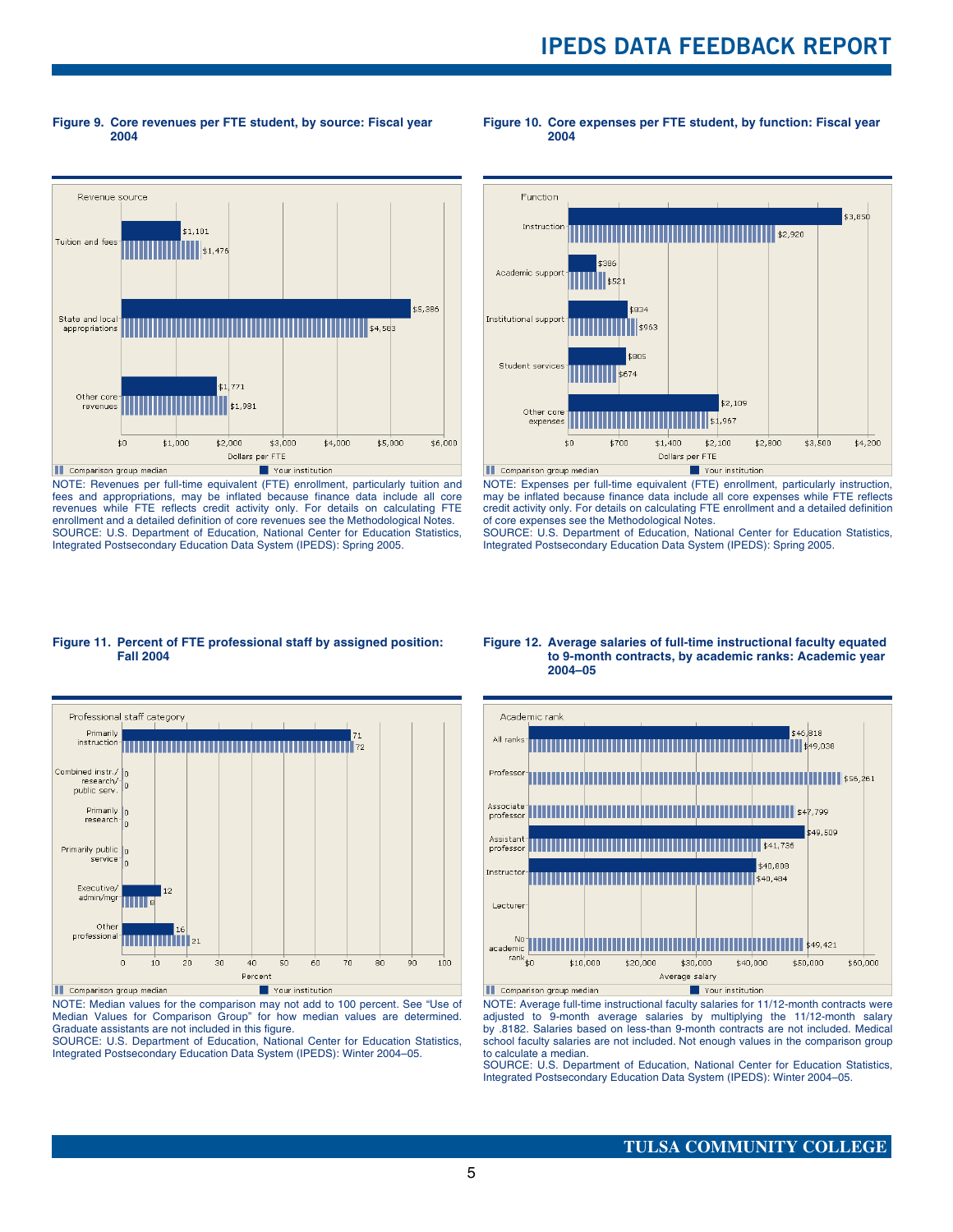# **COMPARISON GROUP**

This Custom Comparison Group for TULSA COMMUNITY COLLEGE includes the following 16 institutions:

- **AUSTIN COMMUNITY COLLEGE (AUSTIN, TX)**
- BREVARD COMMUNITY COLLEGE-COCOA CAMPUS (COCOA, FL)
- COLUMBUS STATE COMMUNITY COLLEGE (COLUMBUS, OH)
- COMMUNITY COLLEGE OF DENVER (DENVER, CO)
- DES MOINES AREA COMMUNITY COLLEGE (ANKENY, IA)
- HOUSTON COMMUNITY COLLEGE SYSTEM (HOUSTON, TX)
- METROPOLITAN COMMUNITY COLLEGE AREA (OMAHA, NE)
- NORTH HARRIS MONTGOMERY COMMUNITY COLLEGE DISTRICT (THE WOODLANDS, TX)
- OKLAHOMA CITY COMMUNITY COLLEGE (OKLAHOMA CITY, OK)
- OWENS COMMUNITY COLLEGE (PERRYSBURG, OH)
- PIMA COMMUNITY COLLEGE (TUCSON, AZ)
- PORTLAND COMMUNITY COLLEGE (PORTLAND, OR)
- **ROSE STATE COLLEGE (MIDWEST CITY, OK)**
- SALT LAKE COMMUNITY COLLEGE (SALT LAKE CITY, UT)
- TARRANT COUNTY COLLEGE DISTRICT (FORT WORTH, TX)
- VALENCIA COMMUNITY COLLEGE (ORLANDO, FL)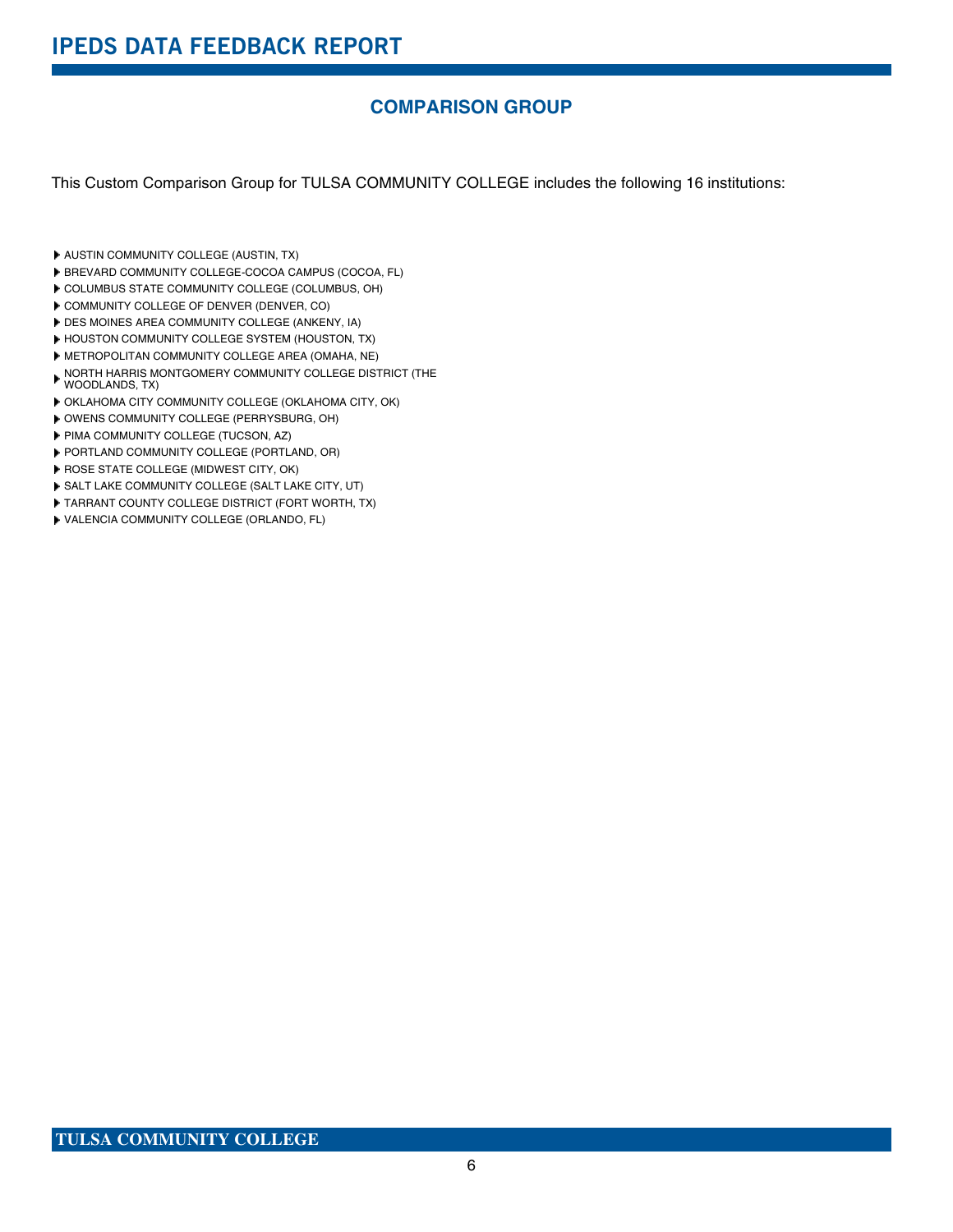# **IPEDS DATA FEEDBACK REPORT**

# **METHODOLOGICAL NOTES**

#### **Overview**

The statistics and indicators in this report are based on data supplied by institutions to IPEDS during the 2004–05 survey year. Once the data submissions were locked by the institution's keyholder (and others), they were reviewed by the Help Desk and migrated to the IPEDS Peer Analysis System. Response rates for 2004–05 exceeded 99 percent for most surveys. Detailed response tables are included in the appendices to the IPEDS E.D. TABs. See http://nces.ed.gov/ipeds under "publications."

#### **Comparison Groups**

Comparison group data are included to provide a context for interpreting your institution's statistics. If your institution did not predefine a Custom Comparison Group for this report (by June 15, 2005), NCES selected a comparison group for you based on the institutional characteristics detailed immediately above the listing of the comparison group institutions. The comparison group used in this report may not reflect your institution's peer group or you may wish to compare your institution to multiple groups of institutions. The Executive Peer Tool (ExPT) (see http://nces.ed.gov/ipedspas/expt) can be used to produce the figures in this report for different groups of institutions.

#### **Use of Median Values for Comparison Group**

The value for the focus institution is compared to the median value for the comparison group for each statistic included in the figure. If more than one statistic is presented in a figure, the median values are determined separately for each indicator or statistic. Where percent distributions are presented, median values may not add to 100 percent. Through the ExPT, you have access to all of the data used to create the figures included in this report.

#### **Missing Statistics**

If a statistic is not reported for your institution, the omission indicates that one of the following conditions exists: (1) the value of that statistic is not relevant to your institution and the data were not collected; or (2) the data required to compute the statistic for your institution were reported combined with data from another institution.

#### **Use of Imputed Data**

All IPEDS data are subject to imputation for nonresponse—both total (institutional) nonresponse and partial (item) nonresponse. Imputed values are included for both your institution and any institutions in your comparison group. For example, if an institution in your comparison group did not complete the Salaries component, NCES imputed the data for that institution AND the imputed data were used in determining the median values for each comparison group statistic.

#### **Data Perturbation and Confidentiality**

Four laws cover protection of the confidentiality of individually identifiable information collected by NCES—the Privacy Act of 1974, as amended; the E-Government Act of 2002; the Education Sciences Reform Act of 2002; and the USA Patriot Act of 2001.

Under law, public use data collected and distributed by NCES may be used only for statistical purposes. Any effort to determine the identity of any reported case is prohibited by law. In order to preserve individuals' confidentiality, data in the Graduation Rates, Student Financial Aid, Salaries, and Fall Staff components of IPEDS are perturbed. Only perturbed data are available in the Peer Analysis System and the ExPT; the perturbed data were used in creating this report.

#### **Descriptions of Statistics Used in the Figures**

#### **Calculating FTE Enrollment**

The full-time-equivalent (FTE) enrollment used in this report is the sum of the institutions' FTE undergraduate enrollment and FTE graduate enrollment (as calculated from or reported on the 2004 Enrollment component) plus the estimated FTE of firstprofessional students. Undergraduate and graduate FTE are estimated using 12-month instructional activity (credit and/or contact hours). First-professional FTE is estimated by calculating the ratio of full-time to part-time first-professional students from the fall counts (part A) and applying this ratio to the 12-month unduplicated headcount of first-professional students. The estimated number of full-time students is added to one-third of the estimated number of part-time students. See "Calculation of FTE Students (using instructional activity)" in the IPEDS Glossary at http://nces.ed.gov/ipeds/glossary/.

#### **Calculating FTE for Professional Staff**

The full-time-equivalent (FTE) of professional staff is calculated by summing the total number of full-time professional staff from the Employees by Assigned Position (EAP) component and adding one-third of the total number of part-time professional staff.

#### **Cohort Determination for Reporting Student Financial Aid and Graduation Rates**

Student cohorts for reporting Student Financial Aid and Graduation Rates data are based on the reporting type of the institution. For institutions that report based on an academic year (those operating on standard academic terms), student counts and cohorts are based on fall term data. Student counts and cohorts for program reporters (those that do not operate on standard academic terms) are based on unduplicated counts of students enrolled during a full 12-month period.

#### **Core Expenses**

Core expenses for public institutions reporting under GASB standards include expenses for instruction, research, public service, academic support, student services, institutional support, operation and maintenance of plant, depreciation, scholarships and fellowships, and other expenses. Core expenses for FASB (primarily private, not-for-profit and for-profit) institutions include expenses on instruction, research, public service, academic support, student services, institutional support, net grant aid to students, and other expenses.